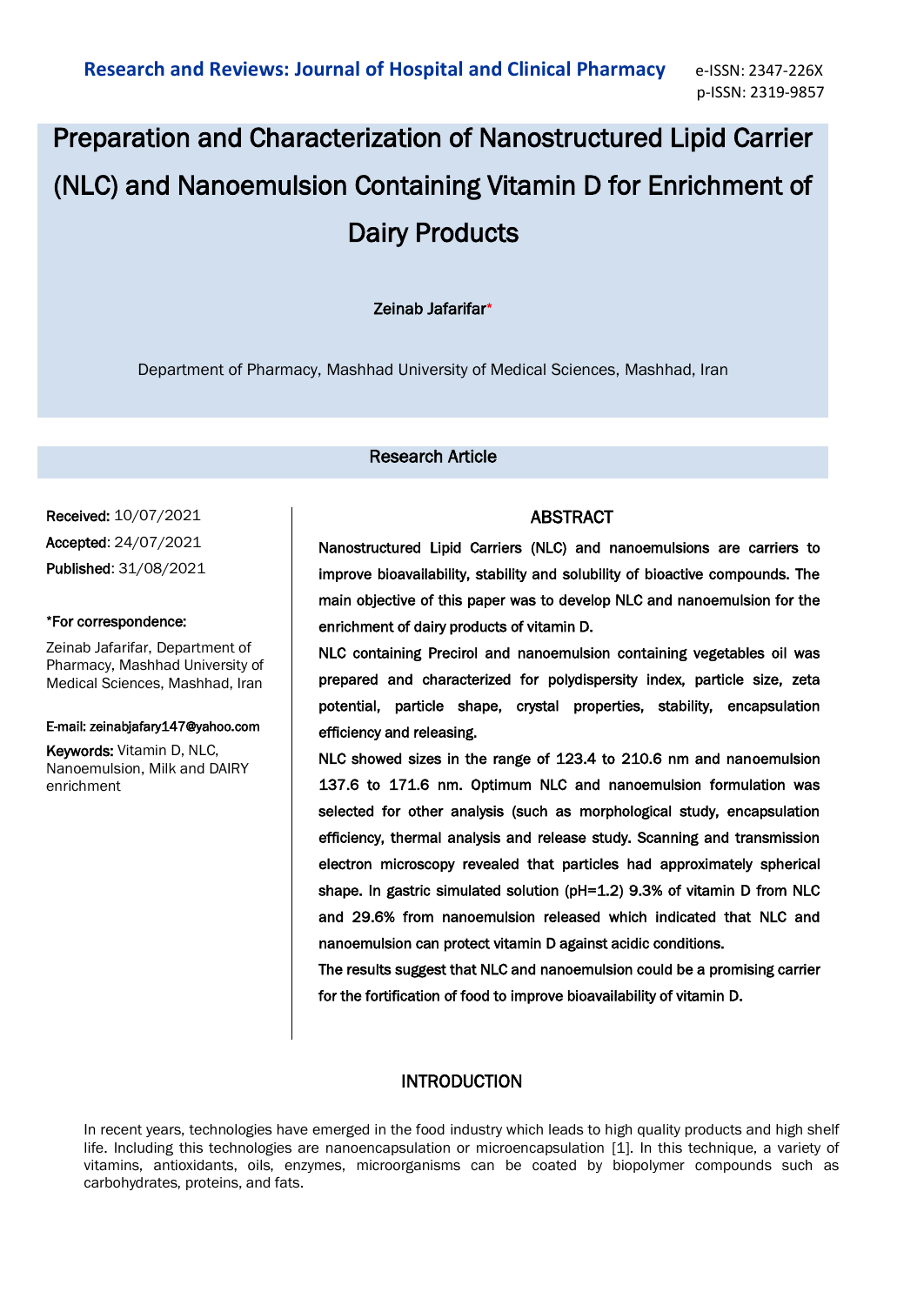Lipid based nanocarriers are useful for delivering water insoluble compounds. Examples for lipid nanocarriers are nanoemulsions, solid lipid nanoparticles (SLN), nanostructure lipid carriers (NLC) and nanocapsule (LNC).

In NLC, the lipid phase contains solid fats and liquid oils (at room temperature). NLC contains fat droplets that are crystallized to a small extent and have a lower order crystalline structure or amorphous solid form (formless). This system was introduced, in late 1990 to improve the features of the SLN system. The purpose of NLC production is to produce particles in which oil is trapped in the center of solid fat, in order to increase the loading capacity and the release of the drug is more controlled [2]. That way, the drug is dissolved in liquid oil and encapsulated along with it in solid fat.

The main components of NLC include water, fatty phase (in the case of NLC, solid and liquid fats), and surfaceactive compounds (surfactants). In NLC, a large part of the oil contained in the O/W emulsion is replaced with a solid fat, which makes the solid matrix of this carrier at the temperature of the body. To provide this matrix, solid fats must be mixed with oil.

The most important features required to describe the NLC include: Particle size, polydispersity index and Zeta potential by particle size analyzer, Particle shape by TEM and SEM, Crystal properties by using the DSC device, the stability of the particles during storage and the process (either alone or as an additive), the encapsulation efficiency and loading rate, determination of the amount by HPLC and release method, by using the method of dialysis bag. Emulsions are a dispersed colloidal system with at least two non-intermolecular liquids that do not spontaneously form. The emulsion structure consists of a dispersed phase (discrete phase or internal phase) in another liquid (continuous phase or external phase). The emulsions are divided into two groups of water-in-oil emulsion (W/O) and oil-in-water emulsion (O/W), depending on which phase is continuous phase and which phase is dispersed phase. The emulsions are divided according to the size of the emulsion droplets into micro emulsion, nanoemulsion and macro emulsion [3]. Many features of emulsion, including stability, rheology, appearance, color and texture depend on the size of the emulsion droplets and the particle size distribution. Basically, nanoemulsions have a clear or semi-transparent appearance due to their specific size, and due to the distribution of droplet size, they have low viscosity and high stability against the phenomena of creaming together, precipitating and clotting.

To produce the emulsion, water, oil, surfactant and energy are required. Like the NLC, the selection of a suitable surfactant plays an important role in the preparation of a stable nanoemulsion.

Vitamin D is a fat soluble vitamin. Its importance and its role in the health of the community are expressed in various studies. Vitamin D is known as a component of food, which the main source of supply is sunlight and diet. Vitamin D deficiency has become a global problem today. The type of diet as well as the inadequate or ineffective exposure to direct sunlight has led to a significant increase in the prevalence of this vitamin deficiency in modern societies. Vitamin D is activated twice by hydroxylation. This metabolite is the dominant form of vitamin D in the bloodstream. The second hydroxylation by the α-1-hydroxylase enzyme in the kidney produce 1 and 25 dihydroxyvitamin D, which is the most active form of vitamin D. Its main function is to react with cell membrane receptors and vitamin D receptor proteins in the nucleus and affect the genetic coding in many tissues.

Vitamin D is naturally found in animal products, the richest of them is fish oil. There is also a small and highly variable amount in butter, cream, egg yolk and liver. One of the most important effects of vitamin D is its beneficial effects on bone health,cardiovascular disease, lipid profiles, insulin sensitivity, inflammatory factors, blood pressure, Changes in muscle strength and function, memory and mental function, depression, liver function, menstrual disorders.

# MATERIALS AND METHODS

# **Materials**

Vitamin D was purchased from Zahravi Company (Iran). Precirol® ATO 5 (glyceryl palmitoestearate) was offered by Gattefosse, Lyon, France. Oleic acid was presented by Auxin Chemistry Company (Iran). Poloxamer 188 and Tween 80 from Uniqema (USA). Olive oil and grape oil and olive oil have been purchased from OLITALIA (Italy). Ethanol 96% is produced by the World of Alcohol medicine (Arak, Iran). Methanol (grade HPLC) was purchased from Scharlau (Spain).

# Preparation of nanostructured lipid carrier (NLC) by high-shear homogenization and ultrasound methods

RRJHCP | Volume 7 | Issue 2 | August, 2021 4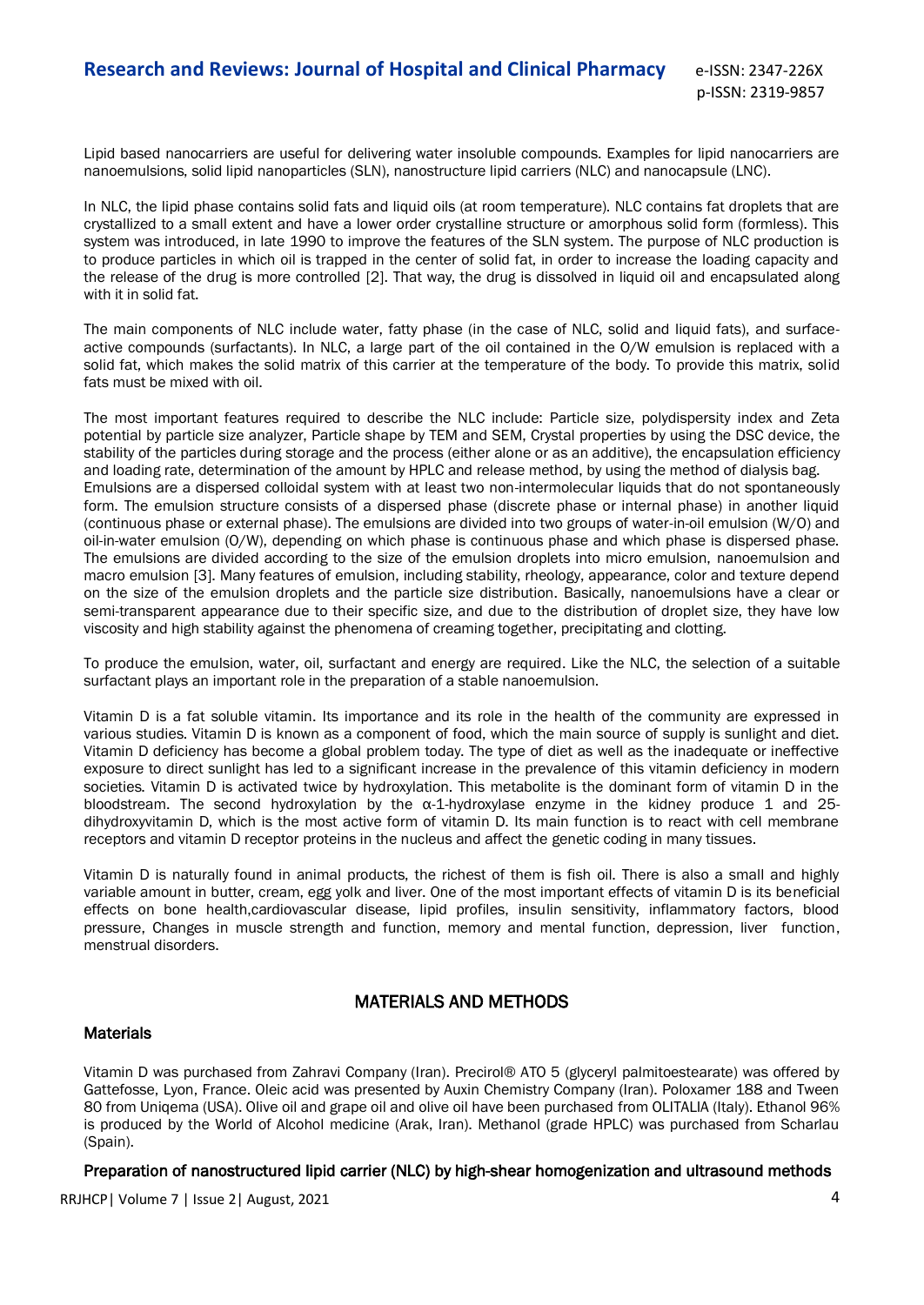Preparation of NLC by high-shear homogenization and ultrasound method was performed. This method requires two phases of lipid and aqueous to prepare NLC. The lipid phase of the formulation is acid oleic and Precirol. Vitamin D also enters this phase because vitamin D is soluble in fat. The water phase contains Poloxamer 188 plus deionized water. After weighing the formulation materials, the lipid and water phases were separated into two separate falcons and were placed in Ben marie. The amount of 1250 micrograms of vitamin D was 0.01% w/v for each formulation. The Ben marie was set to about 76 °C until the fat phase melted and the two phases were allowed to heat. The mixing of the two phases should be performed in the Ben marie. At this stage, a white emulsion is formed (each sample volume was 10 cc) and then homogenized with DIAX for 8 minutes with round 4. After homogenization, the compound was transferred to the Probe sonicator. The Sonication was adjusted to 6 cycles. After sonication, the mixture was placed at ambient temperature until it was completely cooled to form lipid carriers with a nanostructure.

## Preparation of nanoemulsion by high-pressure homogenization

The purpose of producing nanoemulsion by high-pressure homogenization (HPH) is achieving a method that does not have the defect of the ultrasound method, which is the release of metal particles in the formulation. HPH is also more suitable for industrial production. HPH requires lipid and water phases. The lipid phase of the formulation includes a type of liquid vegetable oil (sesame oil or olive oil or grape seed oil), that vitamin D also enters the same phase. The aqueous phase contains tween 80 and deionized water. To prepare nanomulsion, surfactant was first dissolved in deionized water and mixed with oil and vitamin D and then homogenized with DIAX for 8 minutes with round 4. At this stage, a white emulsion was formed (a volume of 20 cc sample was prepared). After homogenization, the combination was transferred to the HPH machine. The homogenization operation was performed on this device in 7 cycles and a pressure of 1000 bar (equivalent to 15000 psi). After the HPH operation, the mixture was placed at ambient temperature until completely cooled to form nanoemulsion. To prepare nanoemulsions used 3 types of liquid oil with a concentration of 5% and surfactant with different concentration.

# Determination of the melting point of components and investigation of the network of nanostructured lipid carriers by Differential Scanning Calorimetry (DSC)

To do this study, Differential Scanning Calorimetry (DSC) is equipped with the Stare software was used. After the program was given to the device and samples and reference were placed in a special aluminum pan and placed on the device, according to the plan, device will transfer thermal energy to both sides to produce the same temperature in both. The suitable program of this test is to be able to include the melting point of the main components of the formulation to show the existence of all the main components in the final formulation. In this way, the samples and reference are compared at a temperature range of -10 to 150 degrees Celsius and at a rate of 5 degrees Celsius per minute and under nitrogen gas with a flow rate of 20 mL/min. For this test one of the final formulations of NLC is formed as a freeze-dried powder (the liquid formulation was placed in a freezer-dried for 24 hours after being placed in a freezer with temperature of -20°C for 24 hours and completely dried). It was also taken from Precirol powder.

# Microscopic morphology of Nanostructured lipid Carriers and Nanoemulsions

Transient electron microscopy (TEM) imaging was used to investigate the morphology of lipid carriers with nanostructure. Then, 20 microliters of the diluted sample was covered with carbon coated grids and dried by paper filter. 20 μl of uranyl acetate was placed in water on the grids. After drying, the sample was observed under an electron microscope. For the SEM before observation, a drop of NLC and diluted nanoemulsion (10 times) was poured on a lame and allowed to dry, then placed under vacuum in a medium containing argon with a gold spray and placed inside the device.

#### Release of vitamin D from nanostructure lipid carriers and nanoemulsions using dialysis bag

The dialysis bag method is used to examine the release behavior of lipid nanoparticles. For this purpose, 1 cc of NLC sample and 1 cc of nanoemulsion containing 125 micrograms of vitamin D (125 μg/ml concentrations), also 2500 micrograms of vitamin D, was isolated from the Zahravi sample in three separate dialysis bags. The dialysis bag was also selected for use with vitamin D, 12 kilo Daltons. Then the dialysis bag was inserted into 45 cc of the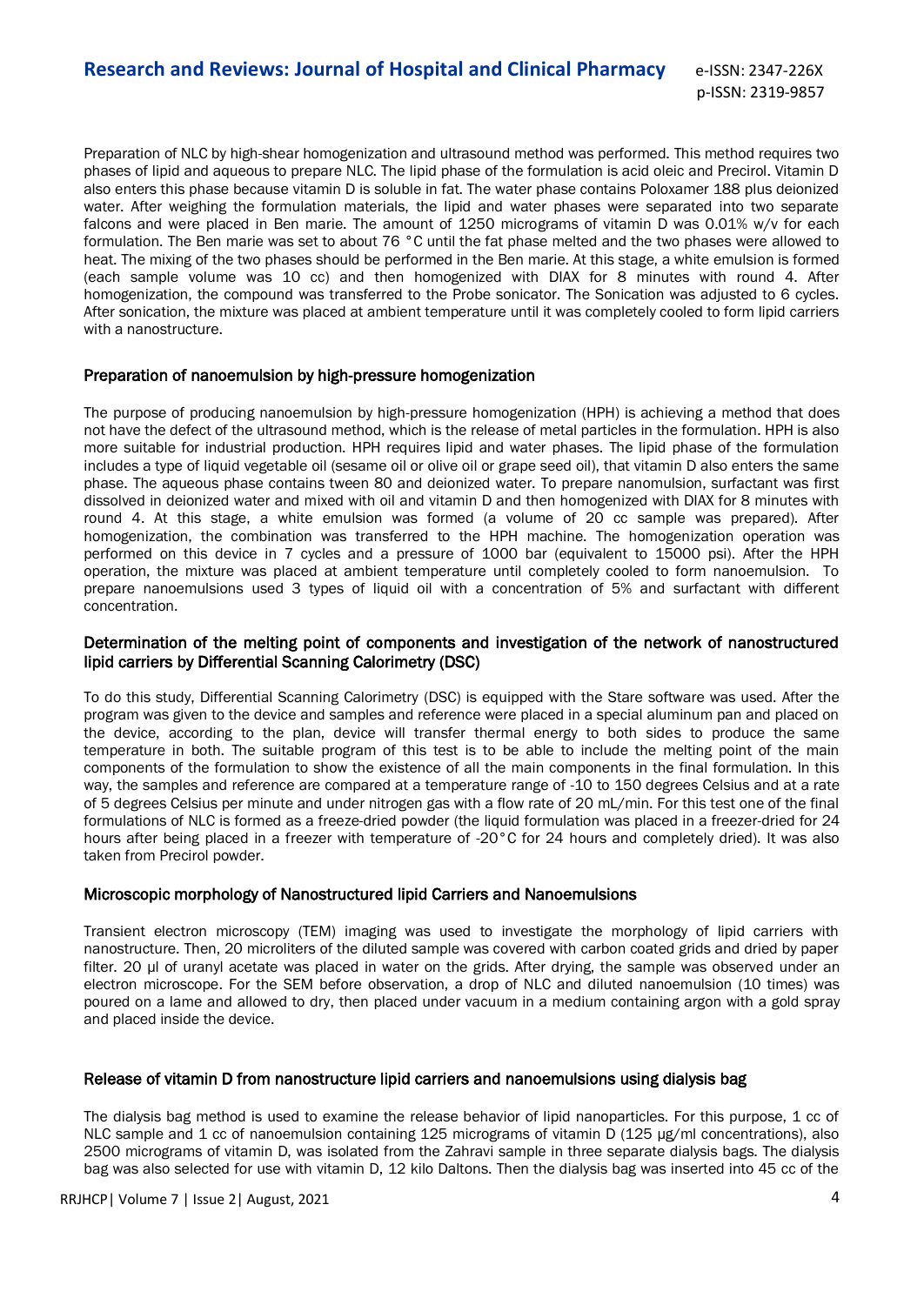stomach buffer (pH=1.2) at 37°C and a speed of 100 rpm for two hours. After two hours, the dialysis bag was removed and placed within 45 cc of the intestinal buffer (pH=6.8) at 37°C and 100 rpm for 24 hours. The stomach area with pH=1.2 was made from 2 g of sodium chloride and 7cc of hydrochloric acid according to the USP method, which volume was reached to 1000 cc. The intestinal environment was also prepared with pH=6.8 according to the USP method. First, 6.8 g monobasic potassium phosphate was dissolved in 250 cc distilled water. Then, 77 cc of sodium hydroxide 0.2 N was added and the pH was set at 6.8 and volume was reached to 1000 cc. At a specified interval (for the gastric environment every 20 minutes and for the bowel environment every hour), 1 cc was removed from the buffer, and 1 cc of the new environment was replaced to maintain the sink condition. The collected samples were also determined by HPLC.

# RESULTS AND DISCUSSION

## Statistical methods

The NLC formulations were designed using the Design expert software and the CCD (Central Composite Design) software, according to the unknowns given to the software and analyzed by the software for the results of manufacture. Prism software also evaluated the data obtained from quantitative studies of particle stability results over time and at different temperatures [4]. Comparisons were performed based on one-way ANOVA and Tukeys multiple comparison test. Significant differences were observed only in the results of particle storage at 37°C for the selected NLC sample (P˂0.05).

According to the results of the Design expert software analysis, all the NLC samples prepared had Desirability=1 and there was no difference in the choice of formulations for the tests. On the other hand, according to the results of the stability of all the prepared nanoemulsion formulations mentioned in the results section, we could choose any of the formulations for the other tests.

## Investigating of particle size and zeta potential and stability of nanostructure lipid carriers and nanoemulsions

Particle size and Polydispersity Index (PDI) play an important role in stability, release rate and solubility. Also, the bioavailability of encapsulated compounds increases with decreasing particle size. Particle size and PDI depend on production condition, ratio of components and lipid phase viscosity.

Zeta potential determines the electrical charge on the surface of nanoparticles and provides information about the repulsive force between nanoparticles.it is an important factor to provide physical stability.

Polydispersity index shows the particle size distribution that is between 0-1. If the PDI value is between 0.1-0.25 indicates a relatively narrow distribution and if it is higher than 0.5 indicates a broad distribution.

At first, NLC formulations were produced by high-shear homogenization and ultrasound method. Easy access to the device and easy operation are the advantages of this method. In optimal conditions, the particle size that is prepared by this method is 100-200 nm. In this study, the particle size of all formulations was found in this range. The nanoemulsion formulation was produced by high pressure homogenization, which is suitable for scale up and has a good repeatability. In a study, the pressure of 1000 bar showed a good reduction in particle size, but with increasing number of homogenization cycles, some formulations showed an increase in size compared to pressure of 800 bar.

Size and zeta potential stability studies in this case confirm this point that nanoparticles were stable within 3 months and after 6 months of this study. This stability is probably due to the appropriate zeta potential at the surface of the NLC, since the same surface charge in these particles causes a repulsive force between them and prevents the accumulation of particles and the particle size remains constant for a long time.

All prepared NLCs have an average size of  $126.3 \pm 10.81$  to  $148.1 \pm 13.05$  nm. Precirol content has a significant effect on the average size of NLC particles, and it also increases the size with increasing of the Precirol to the acid oleic proportions. This phenomenon can also be due to a reduction in the amount of surfactant in the formulation by increasing the concentration of the oil. Reducing particle size protects drops against accumulation.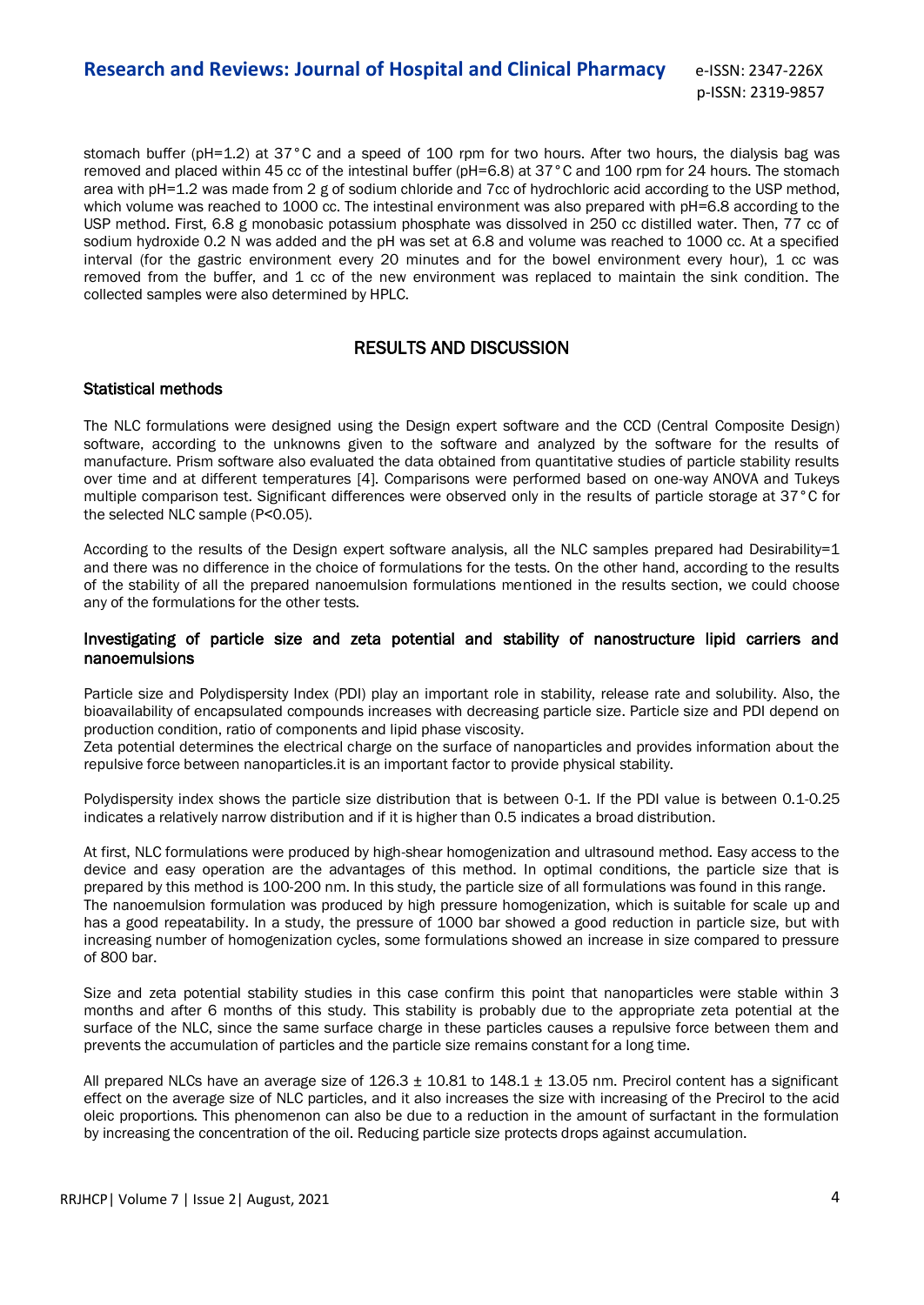By increasing the amount of surfactant, size is reduced first, but when the amount of surfactant is increased by a greater amount, the size increases. It can be justified in this way when the size becomes small, the surface-tovolume ratio increases and surface energy increases and the particles stick together.

The ratio of Precirol to acid oleic and surfactant has no effect on the zeta potential. According to this study, surfactant level did not effect on Polydispersity Index (PDI), but as the size, PDI increases by increasing the ratio of Precirol to acid oleic.

Formulations, maintained at 4, 25, and 37°C, were constructed with relative strength after 1, 3 and 6 months, taking into account the size and PDI and Zeta potential. only In the case of NLCs maintained at 37 °C, an increase of about 5 times was observed for both the size and PDI and the decrease in zeta potential, which could be due to the instability of particles at 37°C and the accumulation and bonding of particles.

All NLC formulations have a negative charge in the range of -17.2  $\pm$  1.65 mv to -23.9  $\pm$  1.93 mv, which is a negative charge due to the ionization of Precirol fatty acids. All NLCs containing vitamin D had a PDI value of 0.107  $\pm$  0.002 to 0.209  $\pm$  0.017, that indicating a narrow distribution of particle size.

In the case of nanoemulsions, the average particle size was observed at the range of  $137.0 \pm 11.7$  to  $171.6 \pm 11.7$ 13.67 nm and also decreased with the increase in the percentage of Tween 80. The PDI and zeta potential of particles were also in the range of  $0.130 \pm 0.015$  to  $0.226 \pm 0.024$  and  $-13.2 \pm 2.01$  to  $-23.2 \pm 1.6$ . Also the results showed that vitamin D concentration did not have any significant effect (P˂0.05) on particle size, PDI and zeta potential.

# Determination of the melting point of components and the investigation of the network of nanostructured lipid carriers and nanoemulsions by Differential Scanning Calorimetry (DSC)

The melting temperature of NLC produced from Precirol was reported 53.9°C that to be nearly of the melting temperature of Precirol powder. The reason for the decrease of NLC melting temperature compared to Precirol powder can be that due to the formation of NLC, the particle size decreases in relation to mass, and the reduction of particle size leads to an increase in the surface area and a decrease in the size of the crystals as well as a change in the crystalline properties due to Re-Crystallization, which itself leads to a reduction in the melting temperature. On the other hand, this reduction in melting temperature can be due to the placement of drug in the parts of the fatty crystal network, which leads to a change in the crystalline structure of NLC containing vitamin D.

The lack of peak of vitamin D in the DSC chart and the encapsulation of more than 86% of vitamin D in the NLC are corroborated. Because if vitamin D was not in the lipid network, it should be applied to the surface of the nanoparticles during the lyophilization, and since the freeze-dried powder was used for DSC, it should have peaked at -1.6°C. When not done, it indicates that vitamin D is fully contained in the lipid network.

DSC has not been tested for nanoemulsion because fluids such as vegetable oils cannot be described under the temperature and analytical conditions.



# Figure 1. Precirol thermal analysis with a melting point of 61.7°C.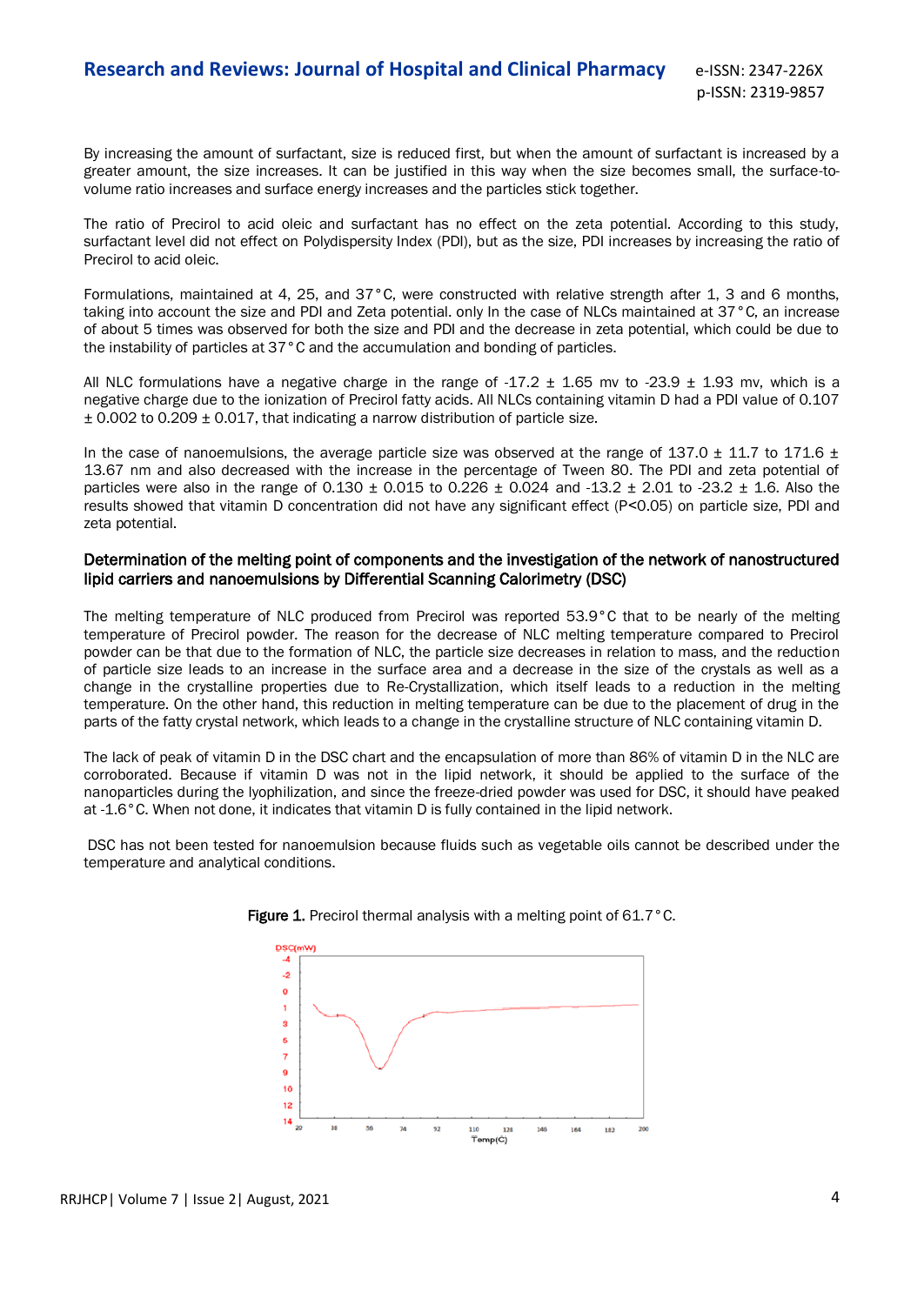#### Microscopic Morphology of Nanostructured Lipid Carriers and Nanoemulsions by SEM and TEM

The results of the TEM and SEM electron microscopy confirm that the particle size of nanoparticles is about 100 nanometers and that the vitamin D-containing lipid nanoparticles have a smooth, uniform, spherical surface. The spherical lipid nanoparticles makes these particles have the most ability to control releasing and protect the retention drug. Because the spherical shape has the longest pathway for moving the drug in the nanoparticle and also the lowest contact with the dispersed aqueous environment, compared to other forms of nanoparticles.

## Determination the amount of vitamin D by HPLC and the efficiency of encapsulation

The efficiency of encapsulation in nanocarriers depends on several factors such as the nature of the active substance (hydrophilicity or hydrophobicity and the degree of tendency to interact with the double layer membrane), the chemical structure of the lipid used, the lipid-to-active substance ratio, the production method and the physical properties of the membrane and the conditions of environment (temperature and pH) .The encapsulation efficiency (EE%) value in the NLC was  $86.24\% \pm 4.631$  and in the nanoemulsion was  $92.18\% \pm 4.027$ , it shows high amount of vitamin D is imported in the nanoparticles [5]. One of the important features of lipid nanocarriers is their high ability to encapsulate high active hydrophobic substances. NLC from a mixture of liquid and solid lipids by melting and emulsification, and reported that EE has been improved by increasing the amount of liquid lipids in the NLC formulation.

#### Investigation the release of vitamin D from nanostructure lipid carriers and nanoemulsions with dialysis bag method

Vitamin D *in vitro* release test was performed in the same stomach environment (pH=1.2) and intestinal medium ( $pH=6.8$ ). The results of the release of vitamin D encapsulated in the NLC indicate that  $9.4% \pm 0.83$  vitamin D have been released in the stomach environment at 37°C for two hours, which, after exposure to the intestinal environment, 62.57  $\pm$  1.76% of vitamin D Also released. The solubility of the bioactive material in the release medium and in the NLC center and also the dispersion between them plays a key role in the vitamin D release behavior. The NLC core is a mixture of liquid and solid so it guarantees homogeneous dispersion of the bioactive compound throughout the particles. Therefore, slow or fast release can be achieved by changing the oil used in the NLC core material.

The low levels of vitamin D intake from the NLC can be due to the presence of vitamin D lipophilic properties, which is why vitamin D in the fat core is greater than the particle surface. Another possibility is the rigid NLC outer shell that is resistant to digestion and acts as a barrier to the release of vitamins during the release test. Generally, it is assumed that the released compounds are released by several processes, such as emission through the particle matrix, degradation and propagation through the micro channels formed by erosion. It has also been reported in previous studies that NLC can improve the encapsulation capacity of bioactive substances, and also make slow and controlled release at the site.

It can also be concluded that NLC has been able to maintain vitamin D against gastric acid and bring it to its intestinal absorption site and increase the bioavailability and absorption of vitamin D. In the case of nanoemulsion, 29.6% ± 1.47% vitamin D was released in the stomach area during the first two hours and then released in the intestinal environment after 24 hours 74.8% ± 2.27.

For the free form of vitamin D, is placed alone in the dialysis bag, at about eight hours, 99.57% of the drug was released, which is a quick release due to the lack of control over the release of vitamin D. These results indicate nanoparticles are a good option for protecting materials against the acidic and enzymatic conditions of the stomach, thus increasing absorption and bioavailability, an opportunity to enhance the absorption of vitamin D from food.

The core of NLC is liquid so there is a homogeneous dispersion of vitamin D in the entire particle. The low amount of vitamin D released from NLC can be attributed to the properties of vitamin D that soluble in fat, and also points out that vitamin D is more in the nucleus than the NLC surface. According to the results, it is predictable that the use of NLC carriers and nanoemulsion for vitamin D while protecting against oxidation, degradation by microorganisms and increasing bioavailability of vitamin D can also slow down the release of vitamin D and